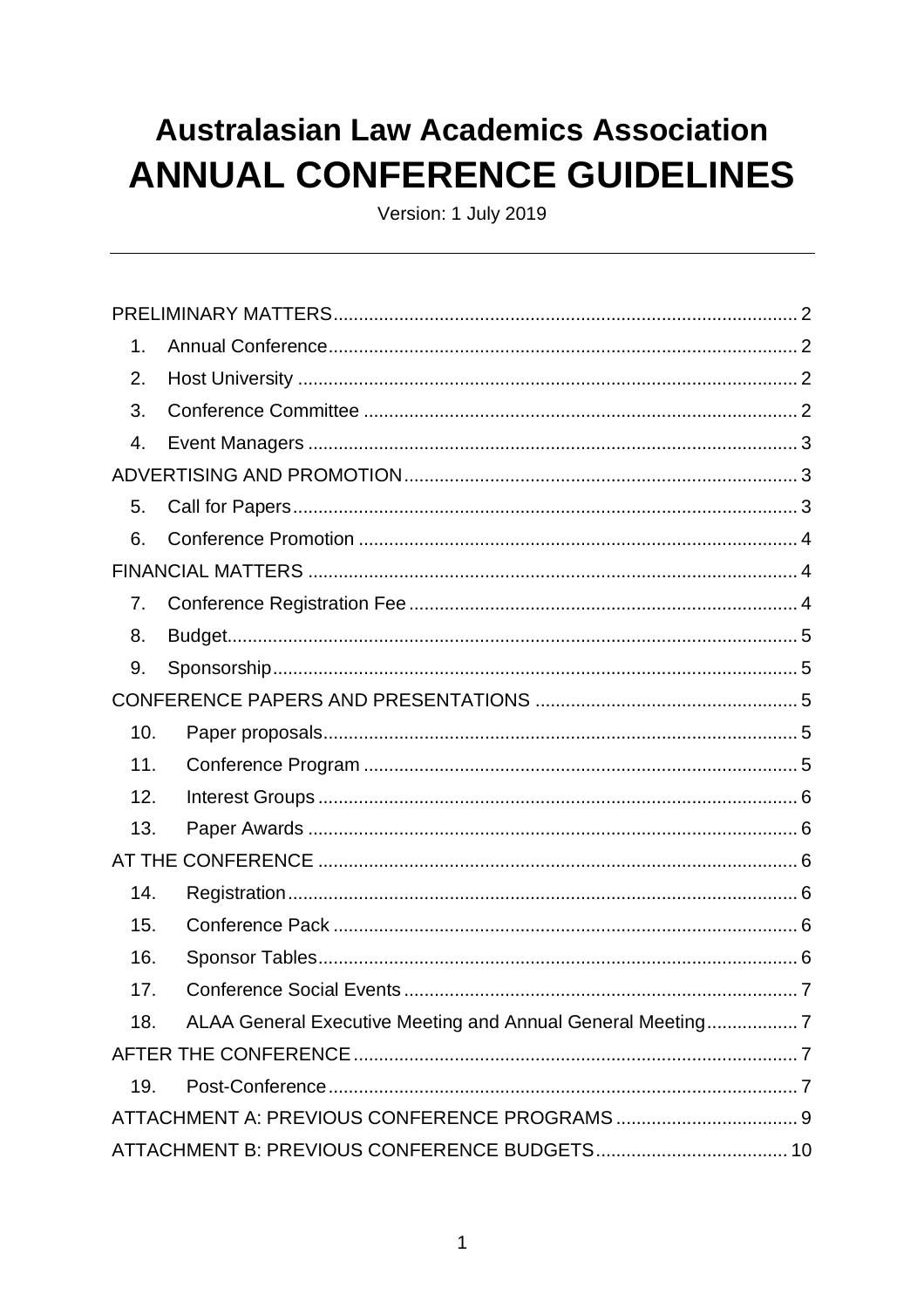#### **Extract from ALAA Constitution:**

*9. The Association shall hold an Annual Conference which shall be organised by the President, the Conference Secretary, and the Conference Treasurer acting with the advice of the General Executive.*

# **PRELIMINARY MATTERS**

## **1. Annual Conference**

- 1.1.Each year the Australasian Law Academics Association (ALAA) will collaborate with a University in Australia, New Zealand or the South Pacific (the Host University) to offer an annual conference (the Conference).
- 1.2.The ALAA General Executive will endeavour to ensure the Conference is hosted outside of Australia at least once every five years.

### **2. Host University**

- 2.1.At least 18 months prior to the Conference, the ALAA General Executive will call for expressions of interest in hosting the Conference.
- 2.2.The Host University will be selected by the ALAA General Executive prior to the preceding Conference and formally announced at the conclusion of the preceding Conference.

#### **3. Conference Committee**

- 3.1.At least twelve months prior to the Conference, the ALAA General Executive will appoint a Conference Committee to oversee preparation for and delivery of the Conference.
- 3.2.Membership of the Conference Committee will include:
	- 3.2.1. the Dean of Law (or equivalent) from the Host University (the Host Dean) or their nominee, who will serve as Chair of the Conference Committee and ALAA President for the year of the Conference;
	- 3.2.2. the ALAA Chairperson;
	- 3.2.3. the NZ Chairperson if the Host University is a NZ university;
	- 3.2.4. the ALAA General Secretary;
	- 3.2.5. the ALAA General Treasurer;
	- 3.2.6. the ALAA Administrator;
	- 3.2.7. a representative from the Event Manager; and
	- 3.2.8. other persons from the Host University appointed by the Host Dean.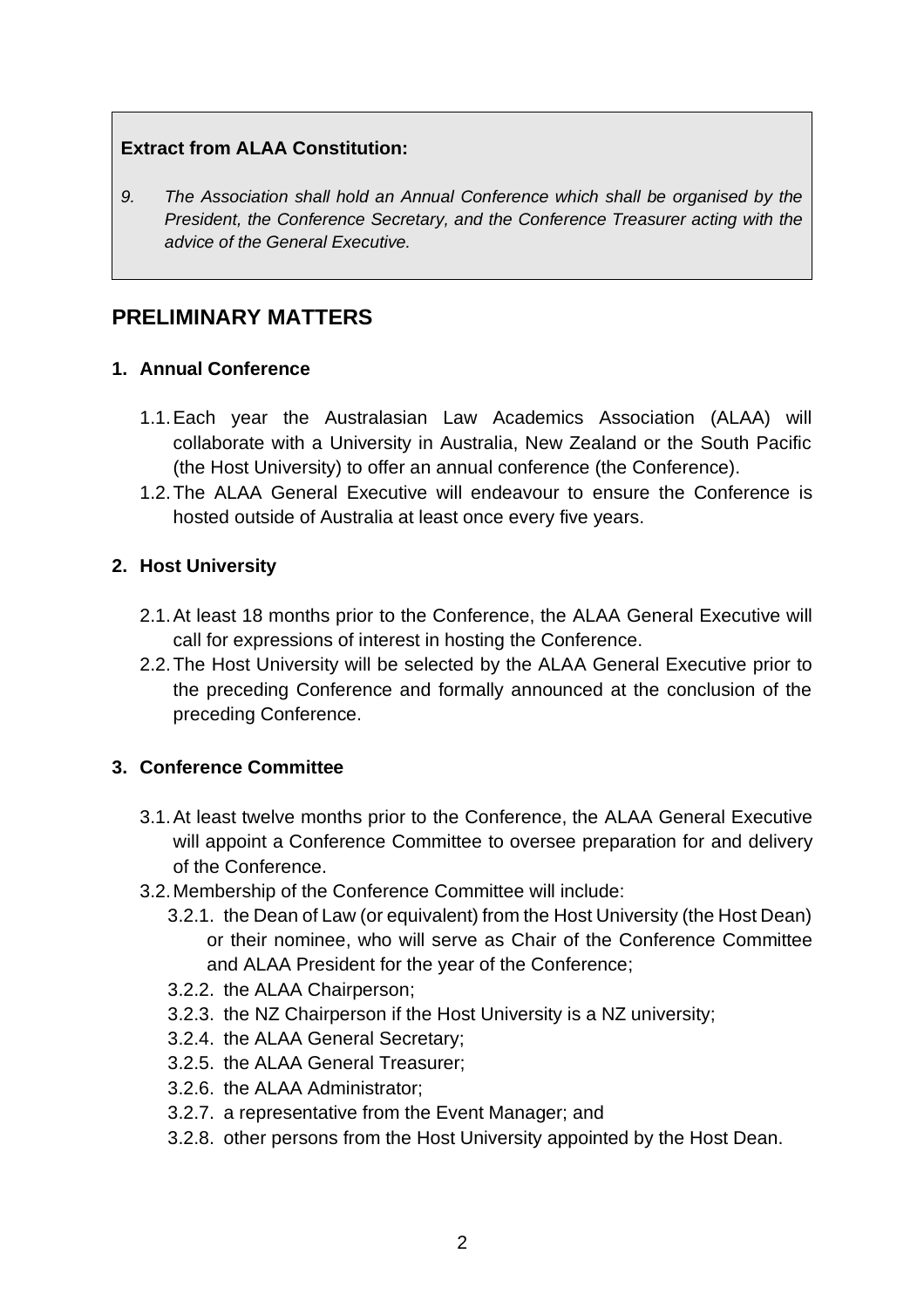- 3.3.As required by the ALAA Constitution, the Conference Committee will select from its members:
	- 3.3.1. a Conference Secretary; and
	- 3.3.2. a Conference Treasurer.
- 3.4.The Conference Committee will settle:
	- 3.4.1. the dates for the Conference;
	- 3.4.2. the overall Program for the Conference, including Interest Group Streams;
	- 3.4.3. the theme of the Conference;
	- 3.4.4. the budget for the Conference, and how the Conference revenue and costs will be shared by the Host University and ALAA; and
	- 3.4.5. the marketing strategy for the Conference.
- 3.5.Each Conference Committee member's contact details should be posted to the ALAA website.
- 3.6.Each Conference Committee member should endeavour to ensure they attend the Conference in person.

### **4. Event Managers**

- 4.1.The Conference Committee should engage Event Managers to administer the Conference.
- 4.2.The responsibilities of the Event Managers should include:
	- 4.2.1. advising the Conference Committee about a Conference logo, imagery and marketing campaign;
	- 4.2.2. assisting with preparation of the Conference budget;
	- 4.2.3. setting up and maintaining a Conference website (which will usually be on the Host University's website);
	- 4.2.4. promoting the Conference;
	- 4.2.5. managing conference registration;
	- 4.2.6. advising prospective attendees about accommodation options;
	- 4.2.7. responding to queries from ALAA members and prospective attendees;
	- 4.2.8. administering the Call for Paper Proposals;
	- 4.2.9. securing and setting up the Conference venue (including spaces for the ALAA AGM and Executive Meeting);
	- 4.2.10. managing presenters' audio-visual requirements;
	- 4.2.11. administering any Conference awards; and
	- 4.2.12. managing the Conference catering and social events.

# **ADVERTISING AND PROMOTION**

**5. Call for Paper Proposals**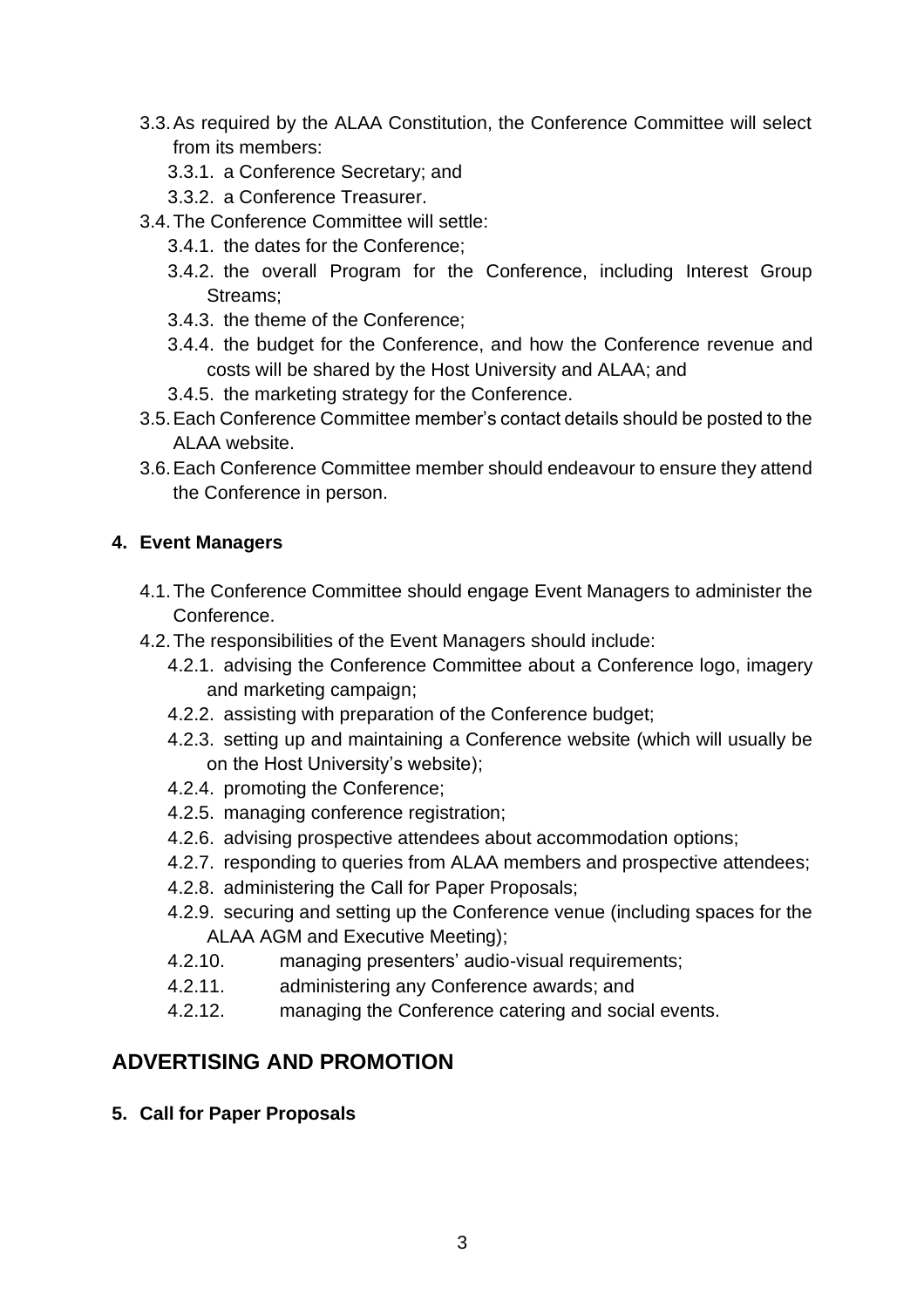5.1.At least six months prior to the Conference, the Conference Committee should begin advertising the Conference and issue a call for submission of paper proposals.

### **6. Conference Promotion**

- 6.1.The Conference should be advertised:
	- 6.1.1. on the Conference website;
	- 6.1.2. on the ALAA website and social media pages;
	- 6.1.3. by direct email to ALAA individual members and institutional members;
	- 6.1.4. by direct email to all Australasian law deans or equivalent;
	- 6.1.5. by direct email to ALAA institutional affiliates in Australia and overseas;
	- 6.1.6. on online conference calendars; and
	- 6.1.7. in any other manner considered by the Conference Committee to be appropriate.
- 6.2.Advertisements should include:
	- 6.2.1. the Conference theme;
	- 6.2.2. the dates and venue for the Conference;
	- 6.2.3. the registration fees;
	- 6.2.4. a general email address for Conference queries;
	- 6.2.5. a link to the Conference website;
	- 6.2.6. the procedure for submitting paper proposals, including deadlines; and
	- 6.2.7. the procedure for registering for the Conference, including deadlines.

# **FINANCIAL MATTERS**

## **7. Conference Registration Fee**

- 7.1.The Conference registration fees, including 'early bird' fees, will be settled by the Conference Committee.
- 7.2.The Conference Committee should ensure the registration fees for the Conference are as low as possible to facilitate attendance by members.
- 7.3.Conference attendees employed by a law school that is an ALAA Institutional Member will be entitled to a discounted registration fee, but there is no longer an automatic entitlement to a discounted registration fee by individual ALAA members.
- 7.4.The ALAA Administrator will endeavour to ensure the Conference Committee is provided with an up-to-date list of employees of ALAA Institutional Members.
- 7.5.The Conference Committee should establish a Conference Equity Fund to provide support for ALAA individual members who are struggling financially to attend the Conference. It is especially important to provide some form of financial support to members from South Pacific universities.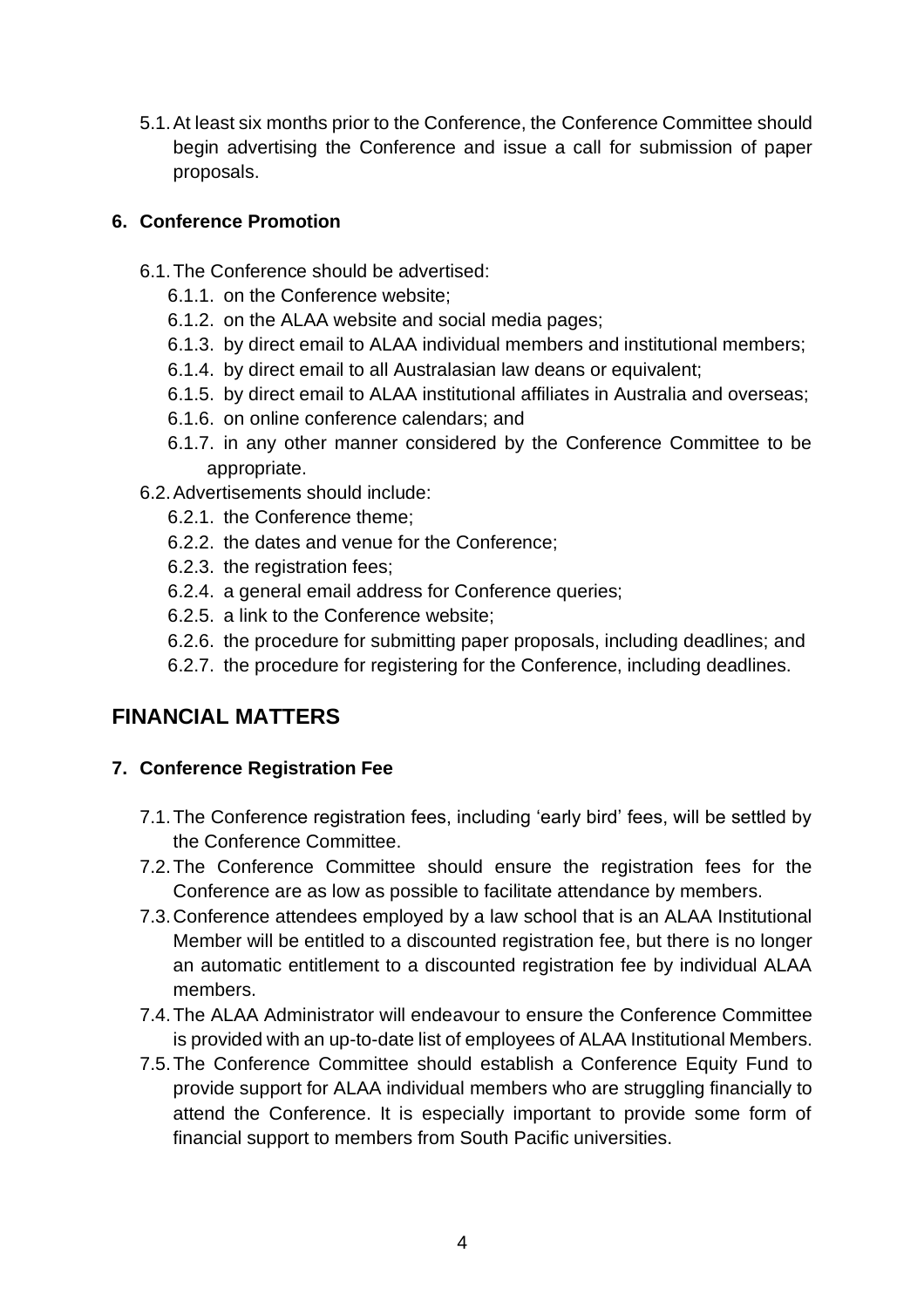## **8. Budget**

- 8.1.The Conference Committee should prepare a detailed budget for the Conference as early as possible.
- 8.2.The Conference Committee will determine which Conference expenses will be paid by ALAA and which will be paid by the Host University. Where possible, Conference expenses should be paid directly by ALAA.
- 8.3.Any overall profit or loss from the Conference will be shared equally by ALAA and the Host University, unless otherwise agreed by the ALAA General Executive and the Host University.

## **9. Sponsorship**

- 9.1.The Conference Committee should identify appropriate organisations to invite to be Conference sponsors.
- 9.2.Prospective sponsors should be approached at least 6 months prior to the Conference.

# **CONFERENCE PAPERS AND PRESENTATIONS**

### **10.Paper proposals**

- 10.1. The call for paper proposals should include a request for:
	- 10.1.1. an abstract (with an appropriate word limit);
	- 10.1.2. the presenters' names, bio and contact details; and
	- 10.1.3. the presenters' audio-visual requirements.
- 10.2. The Conference Committee should establish a Proposals Sub-Committee to review all paper proposals and (subject to clause 12 below) determine whether they should be included in the Conference Program.
- 10.3. The abstracts should be made available to Conference attendees in hard copy and/or electronic format.

## **11.Conference Program**

- 11.1. The Conference Program will be settled by the Conference Committee.
- 11.2. The Conference should be organised into Plenaries and Sessions.
- 11.3. Plenary presenters should be identified and invited by the Conference Committee. The plenary presenters' travel, accommodation and registration costs will usually be covered from the Conference Budget.
- 11.4. The Sessions should be organised into appropriate Streams.
- 11.5. The Conference Committee should appoint a Chair for each session and provide each Chair with clear advice about keeping to time.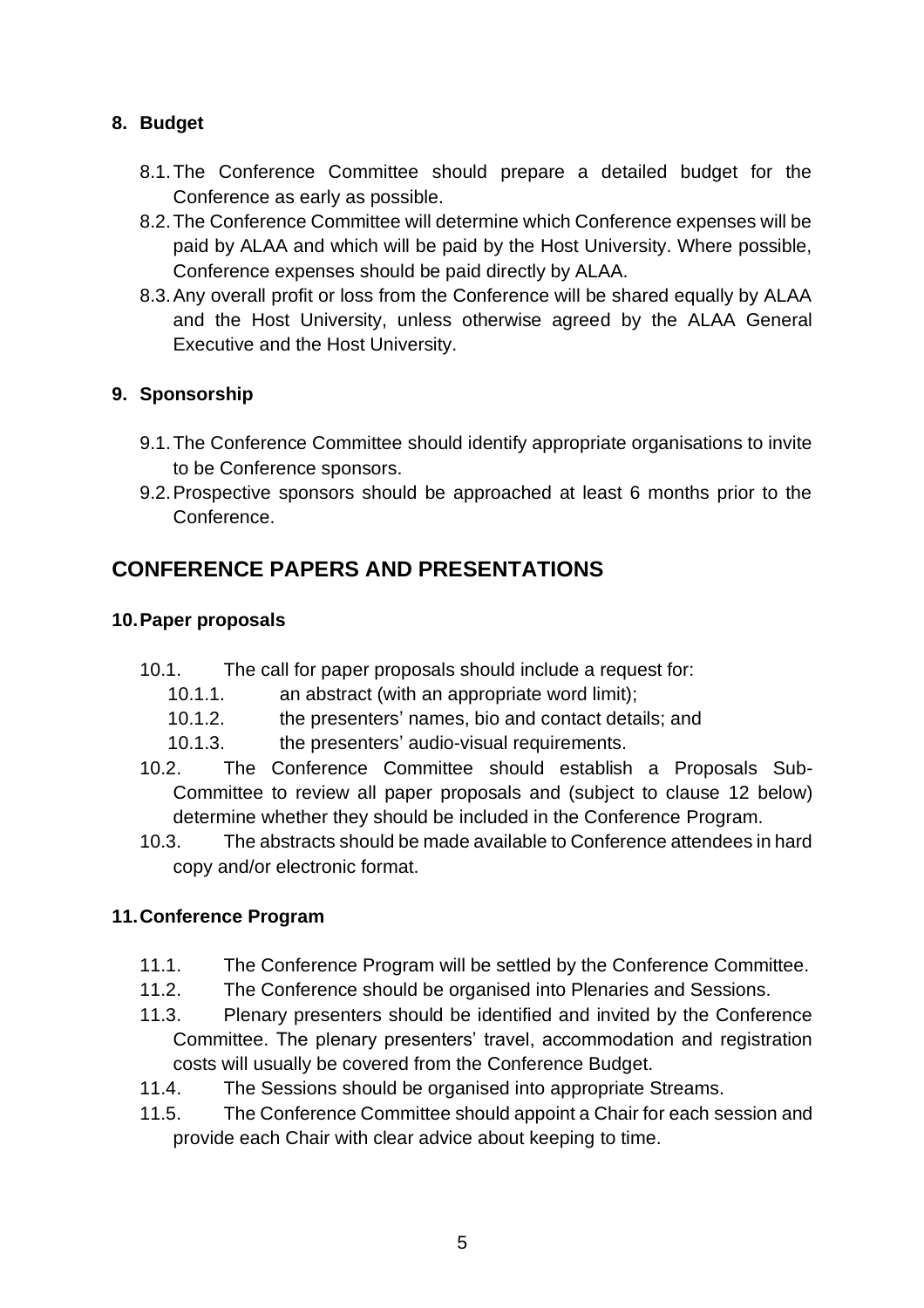### **12.Interest Groups**

- 12.1. The Conference Committee should invite each ALAA Interest Group Convenor to submit a proposal for inclusion of one or more Sessions in the Conference Program.
- 12.2. The Conference Committee should endeavour to include such Interest Group Sessions in the Conference Program, subject to receipt of an appropriate number of paper proposals.
- 12.3. Paper proposals to be included in the Interest Group Sessions should be reviewed and approved by the relevant Interest Group Convenor.

### **13.'Best Conference Presentation' Awards**

- 13.1. The Conference Committee should establish a 'best conference presentation' competition and publicise the criteria for selecting the winner or winners. (As the number of full conference papers submitted has in recent years fallen to almost zero, an award for 'best conference paper' is no longer recommended.)
- 13.2. The prize to be awarded to the competition winner or winners will usually be provided by a Conference sponsor.

# **AT THE CONFERENCE**

#### **14.Registration**

14.1. A registration desk should be set up at the Conference and be open to Conference attendees prior to commencement of the Conference.

## **15.Conference Pack**

- 15.1. Each Conference attendee should upon registration be issued with a conference pack containing:
	- 15.1.1. a name badge;
	- 15.1.2. a copy of the Conference Program;
	- 15.1.3. a map of the Conference venue;
	- 15.1.4. a password for Wi-Fi access; and
	- 15.1.5. materials provided by the Conference Sponsors.

## **16.Sponsor Tables**

16.1. The Conference Committee should ensure space is made available at the Conference for the Sponsors to set up their booths / displays.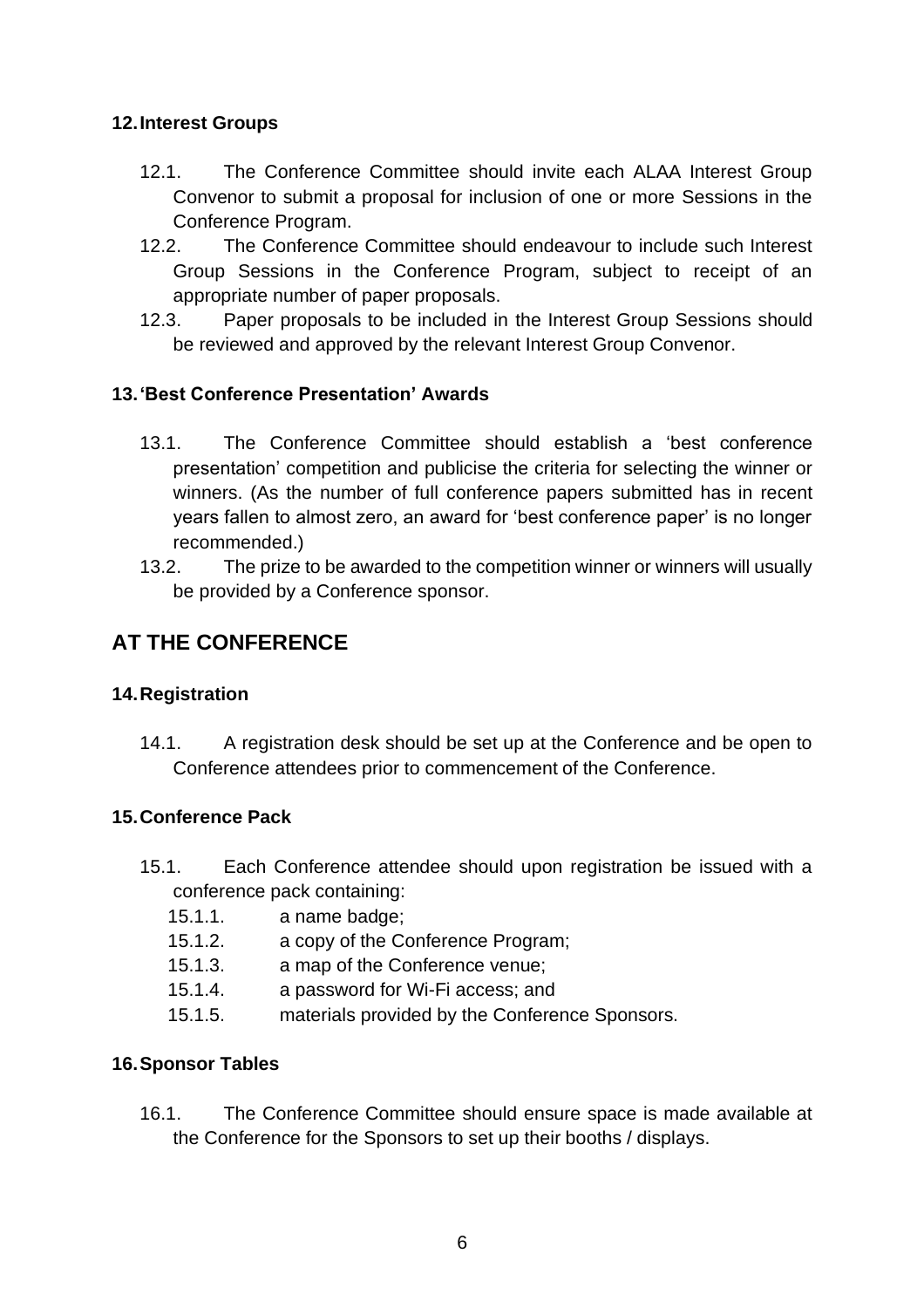16.2. Sponsors typically prefer that this space be close to where morning and afternoon teas and lunches are served to Conference attendees.

## **17.Conference Social Events**

- 17.1. The Conference Committee should ensure the Conference Program includes:
	- 17.1.1. a Conference Welcome Reception in the evening prior to the first day of the Conference; and
	- 17.1.2. a Conference Dinner.
- 17.2. Depending upon the nature and extent of the sponsorship arrangements, it is common to include in the Conference Program at least one social event that showcases the major sponsors, such as a morning or afternoon tea.

### **18.ALAA General Executive Meeting and Annual General Meeting**

- 18.1. The Conference Program must make provision for:
	- 18.1.1. an ALAA General Executive Meeting; and
	- 18.1.2. the ALAA Annual General Meeting (AGM).
- 18.2. The ALAA General Executive Meeting usually takes place in the afternoon prior to the Conference Welcome Reception and is usually two hours in duration. The venue should accommodate at least 15 people.
- 18.3. The AGM usually takes place on the second day of the Conference, at lunchtime, and is usually one hour in duration. The venue should accommodate at least 50 people and be adjacent to wherever the lunch is being served.

# **AFTER THE CONFERENCE**

## **19.Post-Conference**

- 19.1. Within 2 months of the Conference, the Conference Committee should:
	- 19.1.1. invite the Interest Group Convenors to provide feedback about the Conference;
	- 19.1.2. prepare and submit to the ALAA General Executive a final Financial Statement setting out in detail the overall revenue, expenses and profit or loss;
	- 19.1.3. prepare and submit to the ALAA General Executive a written report summarising the conference and describing any notable highlights and notable challenges in administering the conference;
	- 19.1.4. distribute the profit or allocate the loss to ALAA and the Host University; and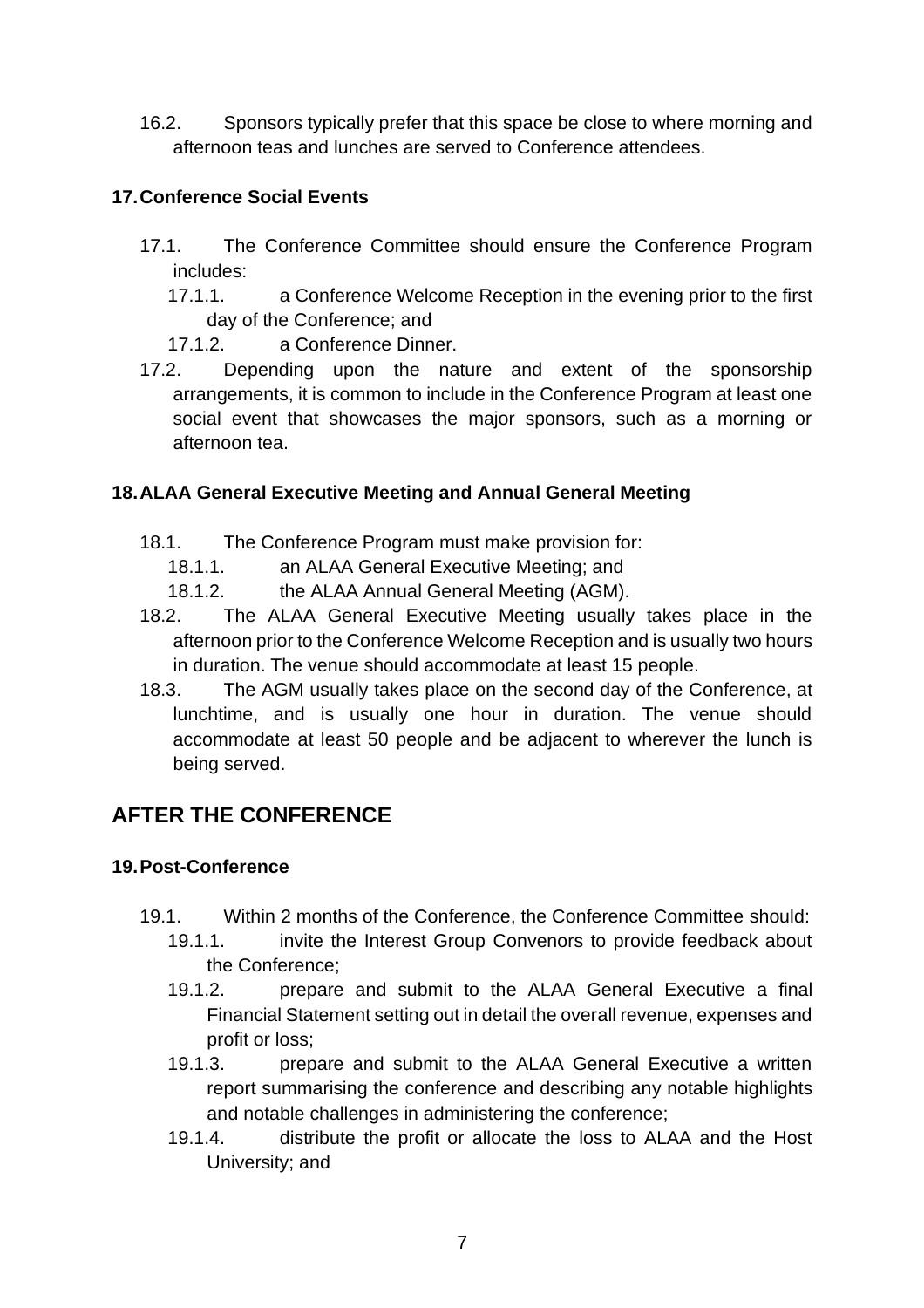19.1.5. review these Conference Guidelines and suggest amendments as appropriate.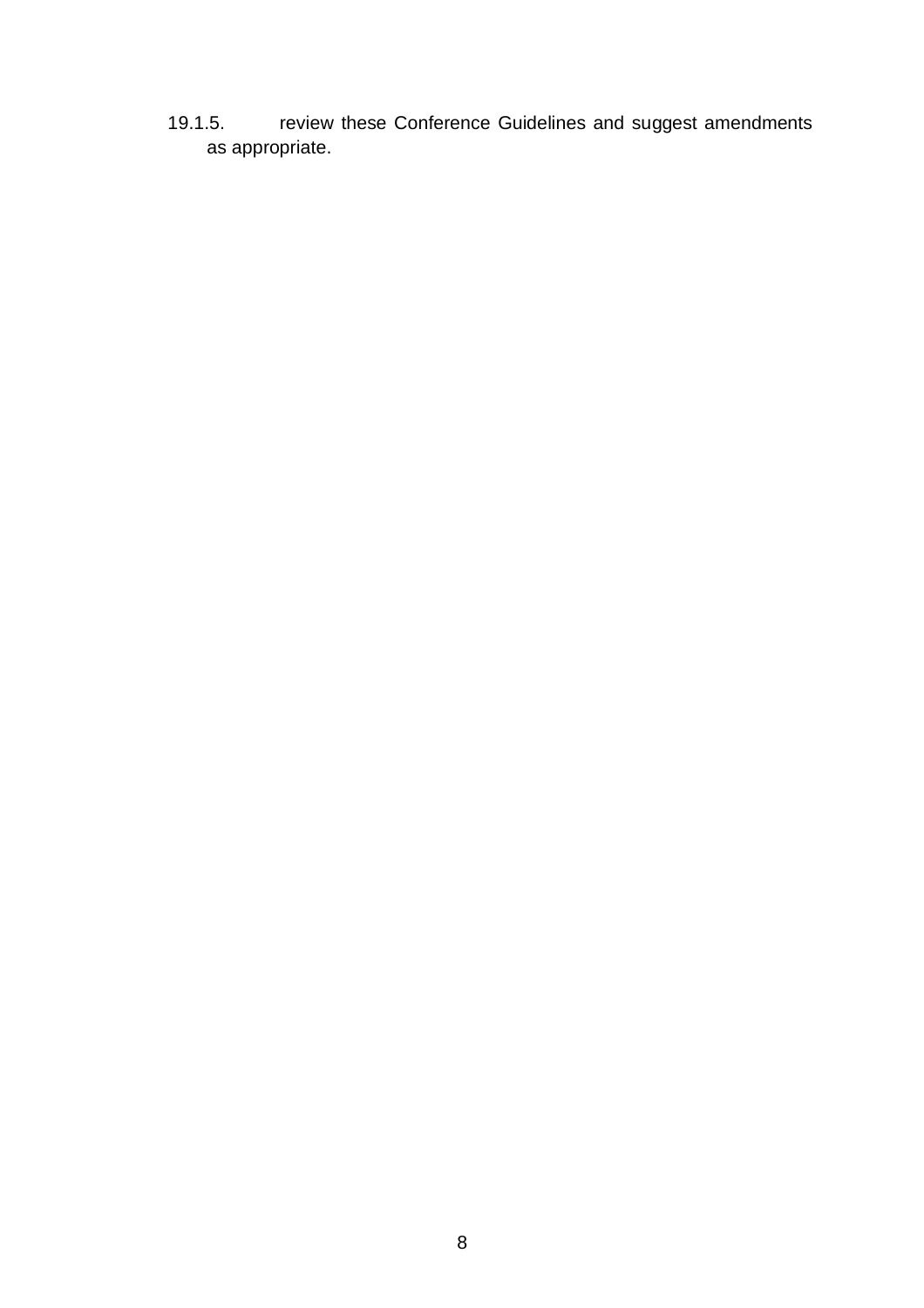# **ATTACHMENT A: PREVIOUS CONFERENCE PROGRAMS**

- 1. 2014, Bond University
- 2. 2015, La Trobe University
- 3. 2016, Victoria University of Wellington
- 4. 2017, University of South Australia
- 5. 2018, Curtin University
- 6. 2019, Southern Cross University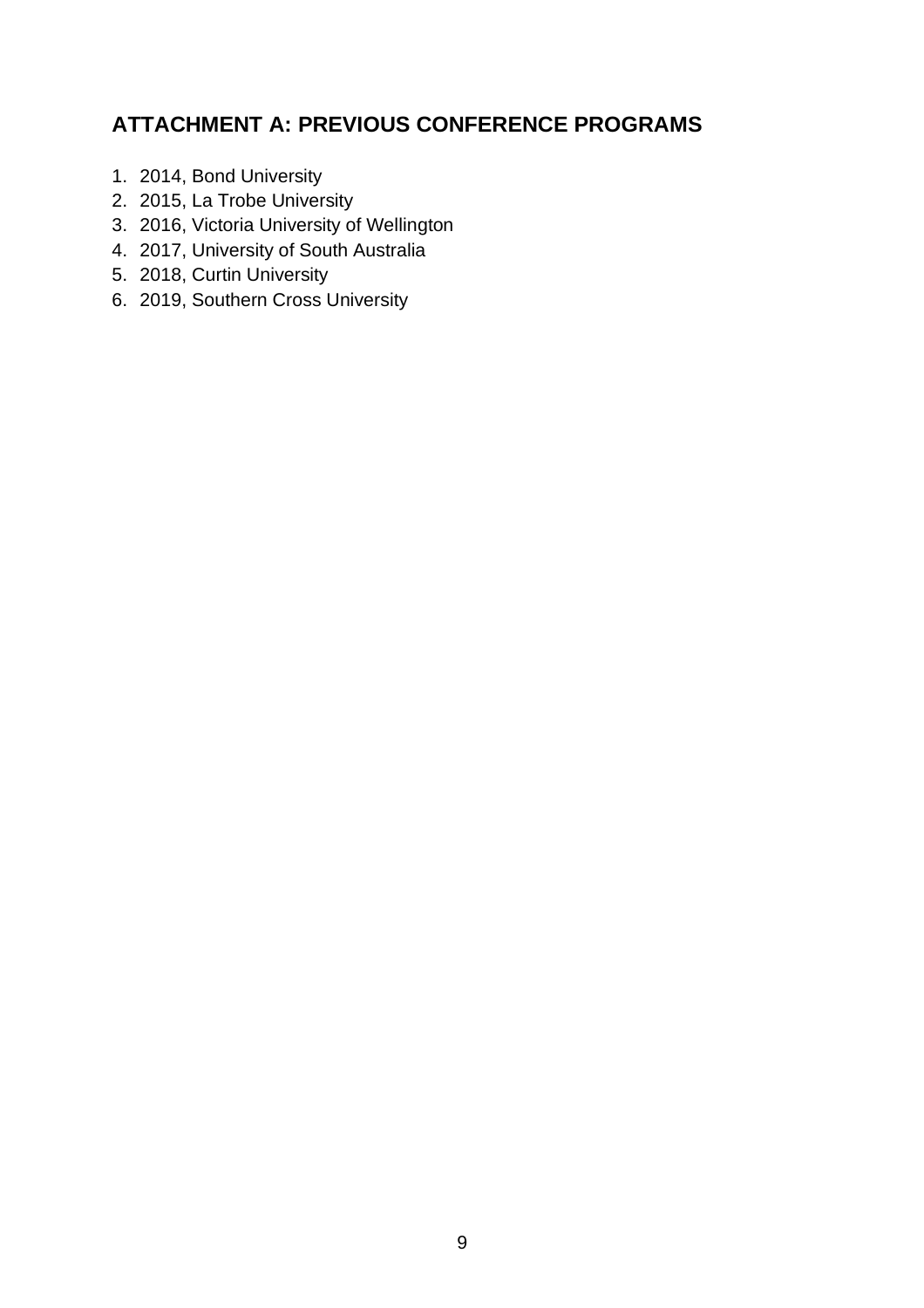# **ATTACHMENT B: PREVIOUS CONFERENCE FINANCIAL STATEMENTS**

- 1. 2014, Bond University
- 2. 2017, University of South Australia